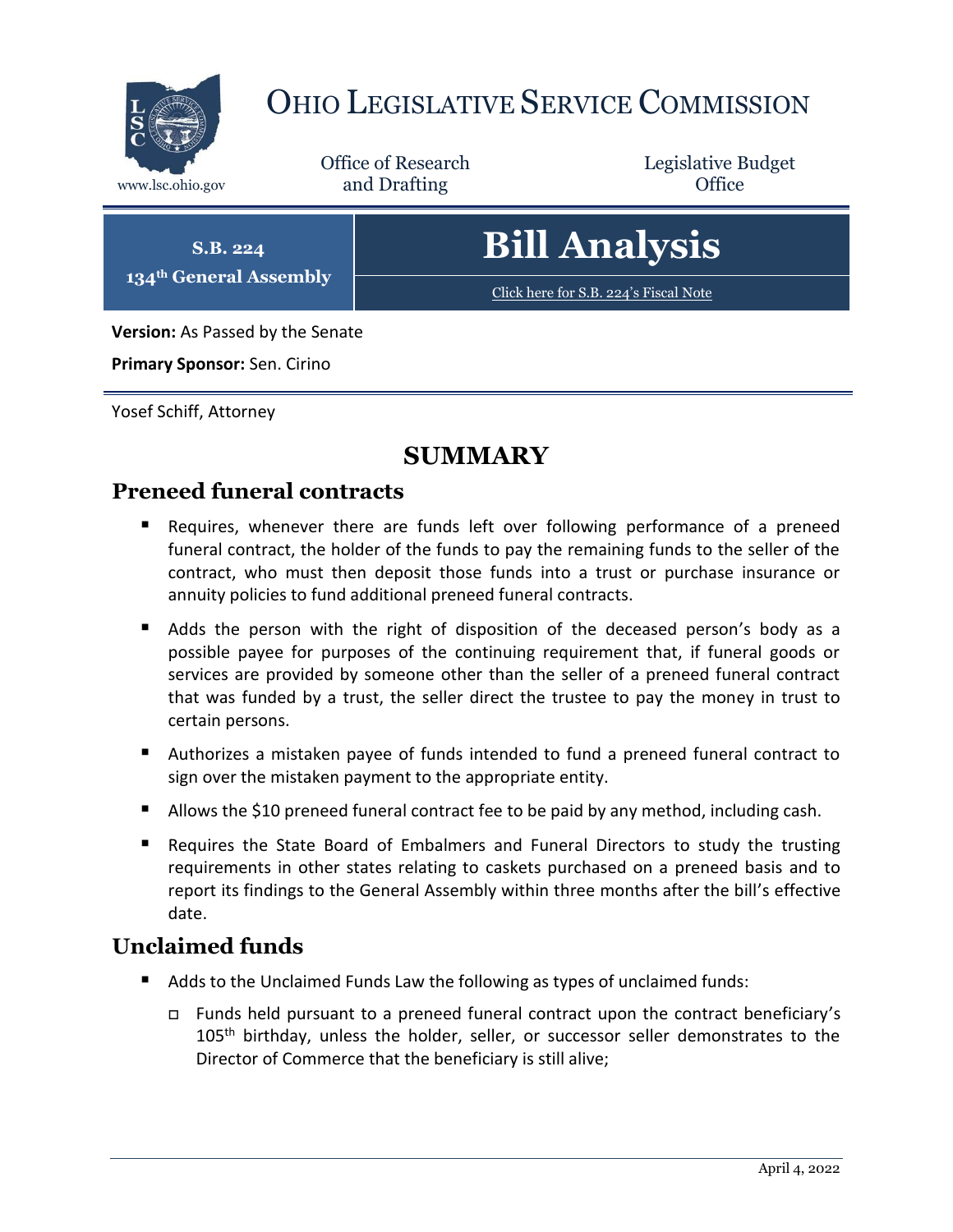- Funds held pursuant to a preneed funeral contract 30 days following the beneficiary's 95<sup>th</sup> birthday if the holder, the seller, or successor seller is unable to confirm that the beneficiary is still alive;
- $\Box$  Excess preneed funeral contract funds that the trustee was unable to pay to the beneficiary's estate or person with the right of disposition within 180 days of learning of the beneficiary's death.
- Requires the holder of funds for a preneed funeral contract to, at least 30 days prior to the beneficiary's 95<sup>th</sup> birthday, contact the seller or successor seller to inform the seller or successor seller of the beneficiary's upcoming 95<sup>th</sup> birthday.
- Requires the holder and the seller or successor seller to agree that one of them will attempt to confirm that the beneficiary is still alive.
- If it cannot be confirmed that the beneficiary is still alive within 30 days following the beneficiary's 95<sup>th</sup> birthday, requires the holder to report and remit the funds to the Director of Commerce in accordance with the Unclaimed Funds Law.

# **Funeral professionals**

- **Provides that a facility that is closing must give notice to various parties regarding any** unclaimed cremated remains.
- Requires the Board to add the violation of specified license transfer requirements to its list of violations for which it establishes commensurate forfeitures.
- Increases the fee to reactivate an embalmer's or funeral director's license from \$140 to \$200.
- Requires the Board to issue reciprocal licenses if certain criteria are met.
- Requires, rather than permits, the Board to determine under what conditions a courtesy card permit is to be issued to funeral directors in bordering states.
- Permits the Board to take disciplinary action against a licensee who provided services to a person knowing that those services were sold to that person by another person who lacked a license.
- **Eliminates the requirement that a funeral director, embalmer, or crematory operator** conspicuously display their name at the primary entrance to their facility.
- Limits the requirement that an identification tag be provided for cremated remains to vessels that contain all the remains or more than ten cubic inches of remains.
- Changes the retention period for receipts for acceptance of a dead body and delivery of cremated remains to the shorter of ten years or the time the crematory remains in business.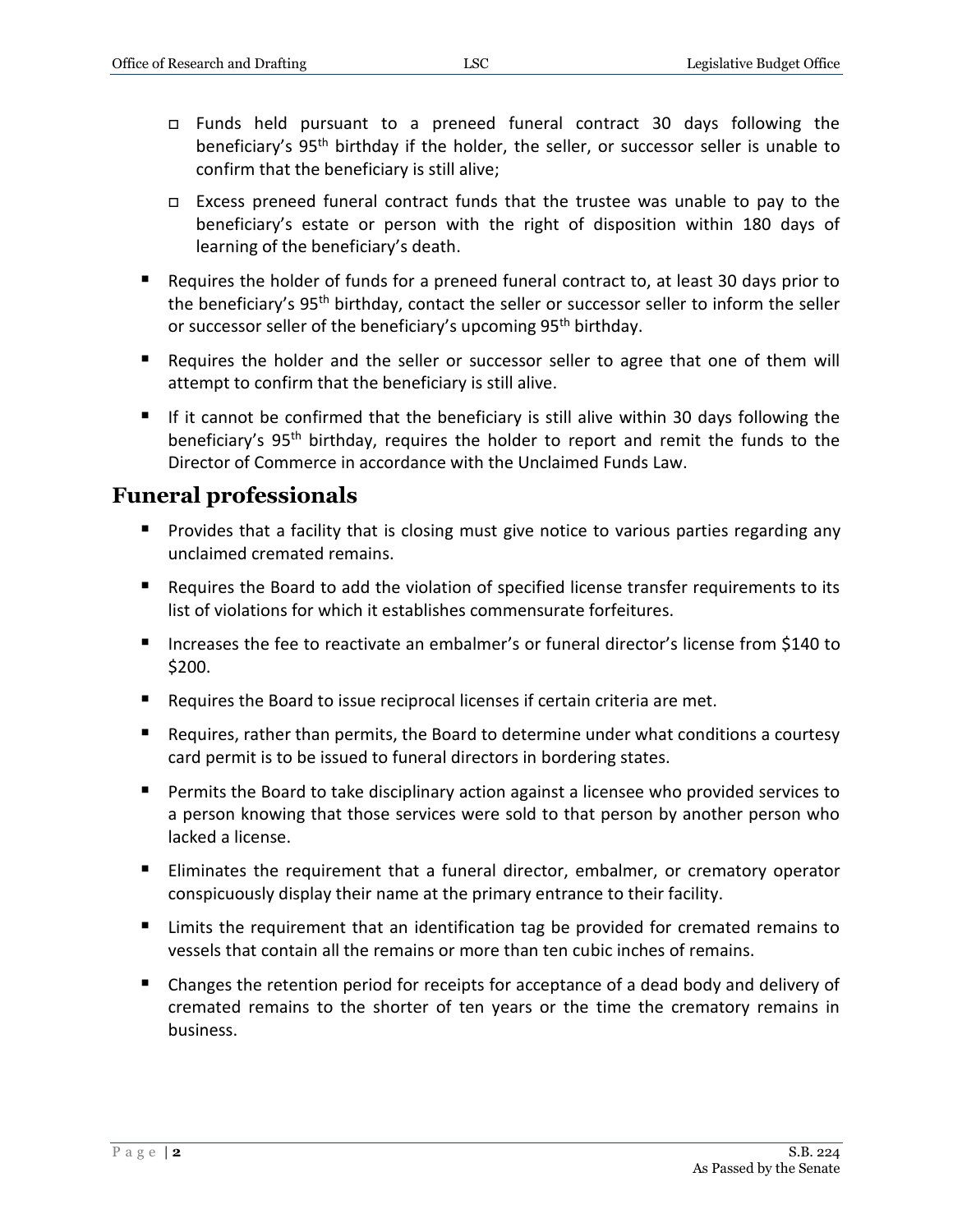- Provides a qualified immunity from civil liability for funeral professionals and facilities when a cremation was performed in accordance with the laws governing the disposition of cremated remains.
- **E** Replaces the requirement that a writing designating a new cremation authorizing agent be acknowledged by a notary public with a requirement that the writing be signed by a witness.

# **Right of disposition**

- Disqualifies a person from serving as a decedent's representative to manage the decedent's final disposition (i.e., burial, cremation, and funeral arrangements) if either of following occur:
	- $\Box$  The person refuses to assume financial responsibility for the costs of the final disposition.
	- $\Box$  The person fails to exercise their rights as representative within 48 hours of being notified of the decedent's death (or 72 hours if there is no notification).
- Removes consideration of a person's willingness to assume financial responsibility for the costs of a decedent's final disposition from the factors that a probate court must consider when the court assigns the right of disposition.

## **Funeral vehicles**

 Authorizes a funeral hearse and a funeral escort vehicle to be equipped with and display a flashing, oscillating, or rotating purple light (in addition to an amber light authorized by current law).

# **Fetal death certificates**

Allows a funeral director to apply for a fetal death certificate and burial permit.

# **TABLE OF CONTENTS**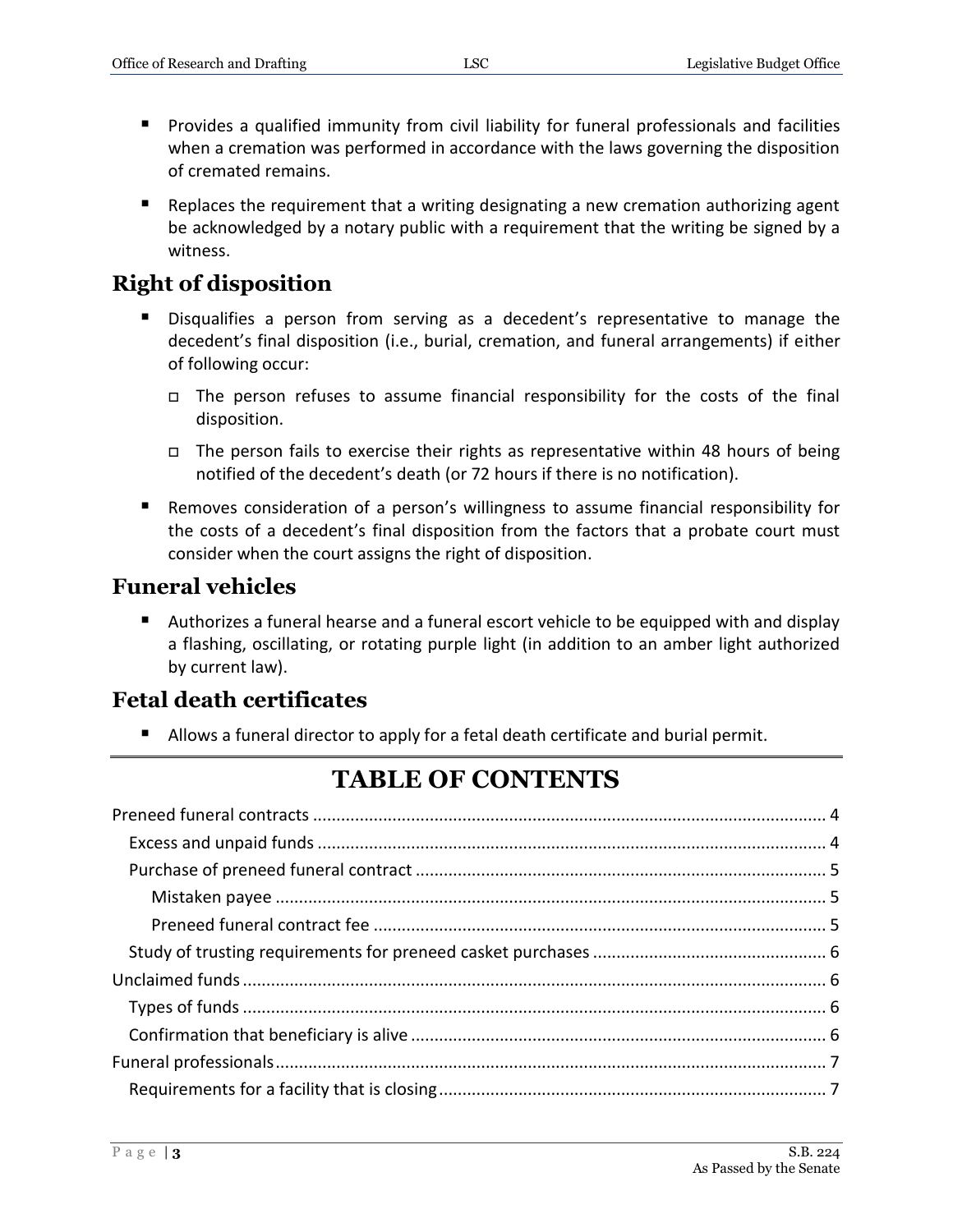# **DETAILED ANALYSIS**

# <span id="page-3-0"></span>**Preneed funeral contracts**

A preneed funeral contract is a contract for certain funeral services or goods to be used in connection with the funeral or final disposition of a dead person, where payment for the goods or services is made prior to the person's death. The contract can be funded in a number of ways. It can be funded through an insurance policy or an annuity. Or the purchaser can pay the cost directly, either in a single payment or through installments; if this approach is used, the seller is required to place the money in a preneed funeral contract trust, with the trustee being a state-licensed trust company; a national bank, federal savings bank, or (sometimes) federal savings association; or a state-licensed credit union.<sup>1</sup>

The bill makes changes relating to how these funds must be used, certain reports, mistaken payees, and the collection of fees.

# <span id="page-3-1"></span>**Excess and unpaid funds**

The bill provides that when funds are left over following performance of a preneed funeral contract, the entity holding the excess funds must pay them directly to the seller of the preneed funeral contract. The seller then must deposit them into a trust or purchase insurance or annuity policies to fund additional preneed funeral contracts.<sup>2</sup>

Under current law, if the seller of a preneed funeral contract using a preneed funeral contract trust receives notice that the funeral goods and services have been provided by

 $1 R.C. 4717.36(D)$ ; R.C. 4717.01(T), 4717.31, and 4717.32(B), not in the bill.

 $2$  R.C. 4717.35 and 4717.36(K).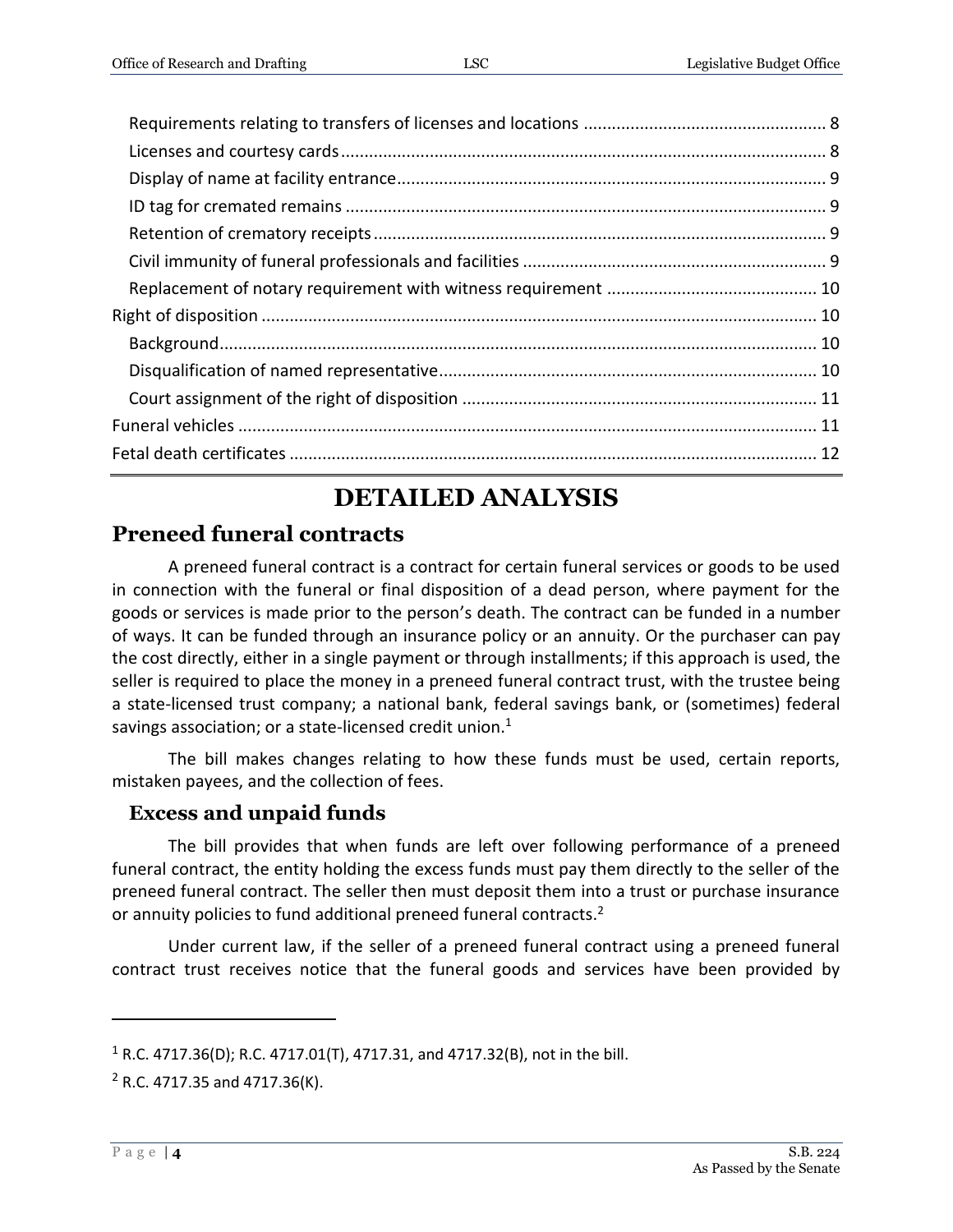someone else, the seller must direct the trustee holding the funds to pay that provider, if still unpaid, or the beneficiary's estate all funds minus incurred costs. The bill adds a third option: paying the person with the right of disposition of the body. Thus, under the bill, that money must go to the provider, if still unpaid, with the remainder going to the beneficiary's estate *or, if no estate has been opened, to the person with the right of disposition*. The person with the right of disposition is the person assigned by a court as described in "**Court assignment of the right of disposition**" below to direct the disposition of a decedent's remains. (Also see "**Right of disposition,**" below.)

If payment is to be made to the beneficiary's estate or the person with the right of disposition, the bill requires the trustee to make a reasonable attempt to pay within 180 days of receipt of notice that the beneficiary has died. If the trustee is unable to pay within 180 days, the trustee must report and remit the funds to the Director of Commerce pursuant to the Unclaimed Funds Law (see "**Types of funds**" below).<sup>3</sup>

#### <span id="page-4-0"></span>**Purchase of preneed funeral contract**

#### **Mistaken payee**

<span id="page-4-1"></span>As noted above, a preneed funeral contract made by direct purchase requires the seller to create a preneed funeral contract trust for the funds. Current law generally requires all payments by a purchaser of a preneed funeral contract made through direct purchase to be made payable only to the trustee of the preneed funeral contract trust or to the trustee's depository. Under the bill, if the direct purchaser mistakenly makes payment in the form of a check made payable to the seller, the seller may, within five business days of receiving the check, sign over and forward the check to the trustee or the trustee's designated depository.

Similarly, if a preneed funeral contract is to be funded by the purchase of an insurance policy, existing law requires the insurance agent selling the policy to require the purchaser to make payment in a form payable only to the insurance company. Under the bill, if the purchaser made payment in the form of a check made payable to the seller, the seller may, within five business days of receiving the check, sign over and forward the check to the insurance company designated in the contract.<sup>4</sup>

#### **Preneed funeral contract fee**

<span id="page-4-2"></span>Under continuing law, the Board must charge and collect a \$10 fee for each preneed funeral contract except for those funded by the assignment of an existing insurance policy; in other words, preneed funeral contracts funded by an annuity or through direct purchase are subject to this \$10 fee. Current law requires all payments by a purchaser of a preneed funeral contract made through direct purchase, *except for the initial service fee or sales tax,* to be made by check, cashier's check, money order, or debit or credit card, payable only to the trustee of the preneed funeral contract trust or to the trustee's depository. The bill expands the list of

 $3$  R.C. 4717.36(J) and (K); R.C. 2108.81 and 2108.70, not in the bill.

<sup>4</sup> R.C. 4717.35 and 4717.36(C).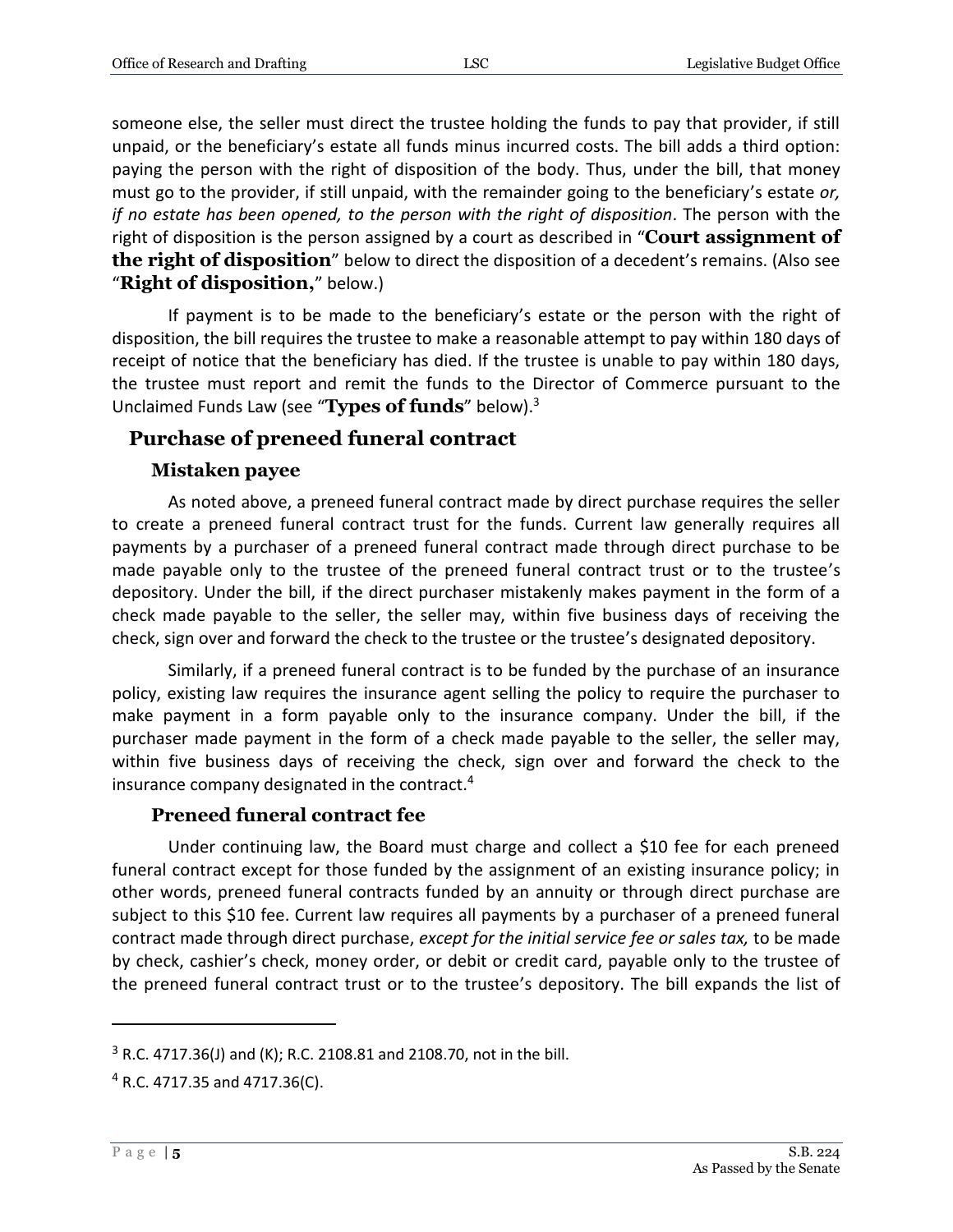exceptions to include the \$10 fee. In other words, the \$10 fee, along with the initial service fee and sales tax, may be paid by any method, including cash.<sup>5</sup>

#### <span id="page-5-0"></span>**Study of trusting requirements for preneed casket purchases**

The bill states that the General Assembly intends to review and consider changes to the statutory provisions governing preneed funeral contracts and preneed cemetery merchandise and services contracts in order to clarify the trusting requirements for caskets purchased on a preneed basis. To further this intent, the bill requires the State Board of Embalmers and Funeral Directors to study such trusting requirements as they exist in other states and submit a report of its findings to the General Assembly not later than three months after the bill's effective date.<sup>6</sup>

# <span id="page-5-1"></span>**Unclaimed funds**

# <span id="page-5-2"></span>**Types of funds**

Ohio's Unclaimed Funds Law governs unclaimed property, a financial asset that has been unclaimed by the rightful owner for a specific period of time. Businesses holding unclaimed funds must follow procedures specified in the Unclaimed Funds Law. Under the law, the holders of unclaimed funds must report their existence to the state, and the holder or the state then holds the funds for the true owners. The bill adds the following as types of funds subject to the Unclaimed Funds Law:

- Funds held pursuant to a preneed funeral contract upon the contract beneficiary's  $105<sup>th</sup>$ birthday, unless the holder (the trustee or insurance company), seller, or successor seller demonstrates to the Director of Commerce that the beneficiary is still alive;
- Funds held pursuant to a preneed funeral contract 30 days following the beneficiary's 95<sup>th</sup> birthday if the holder, the seller, or successor seller is unable to confirm that the beneficiary is still alive (see "**Confirmation that beneficiary is alive**" below);
- Excess preneed funeral contract funds that the trustee was unable to pay to the beneficiary's estate or person with the right of disposition within 180 days of learning of the beneficiary's death (see "**Excess and unpaid funds**" above).<sup>7</sup>

# <span id="page-5-3"></span>**Confirmation that beneficiary is alive**

Under the bill, the holder of funds for a preneed funeral contract must, at least 30 days prior to the beneficiary's 95<sup>th</sup> birthday, contact the seller or successor seller to inform them of the upcoming birthday. The holder and the seller or successor seller must agree to one of the following:

 $5$  R.C. 4717.36(C)(1).

<sup>6</sup> Section 3.

 $7$  R.C. 169.02(S).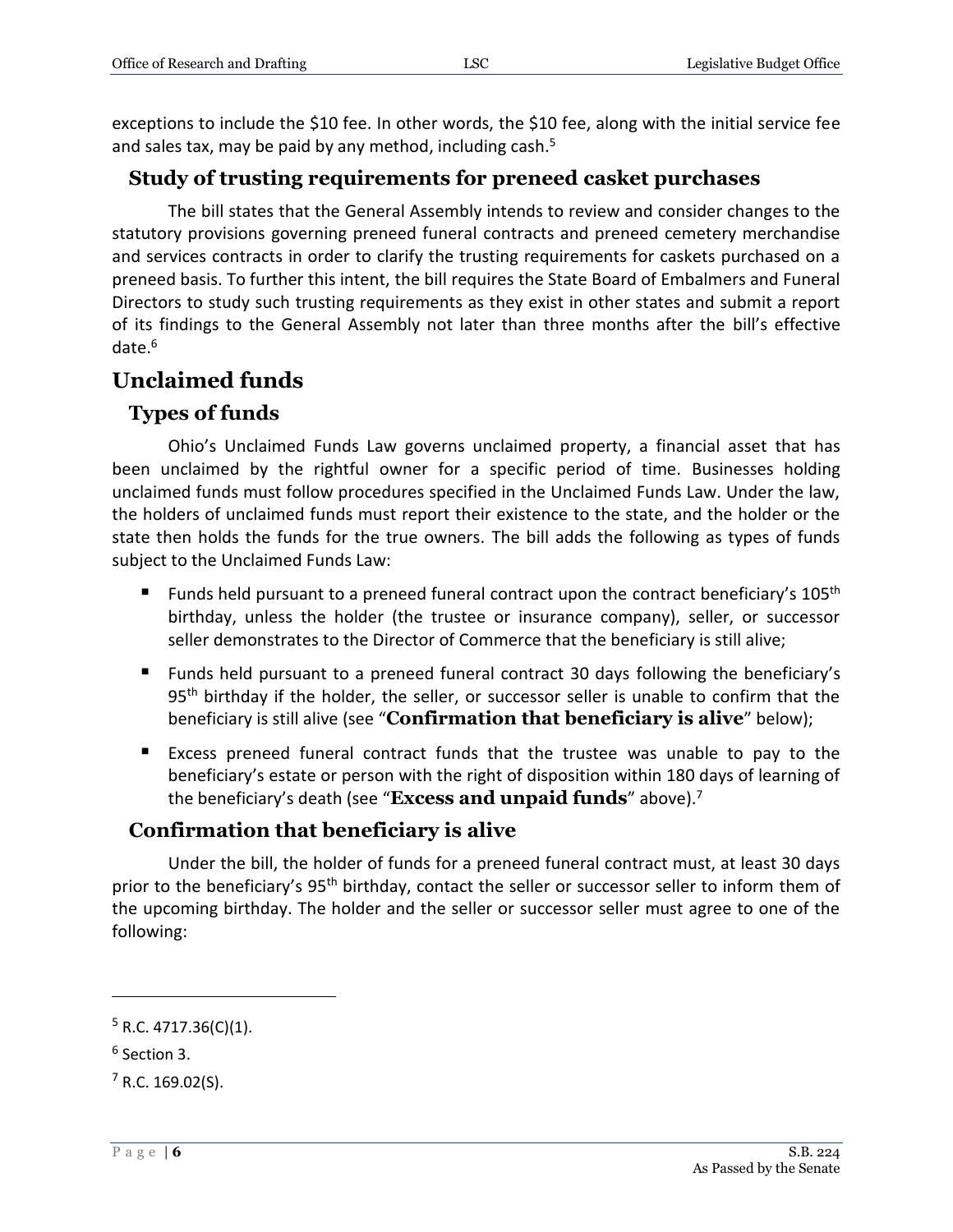- That the holder will make a reasonable attempt to confirm that the beneficiary is still alive. If the holder cannot confirm this within 30 days following the beneficiary's  $95<sup>th</sup>$ birthday, the holder must report and remit the funds to the Director of Commerce pursuant to the Unclaimed Funds Law.
- That the seller or successor seller will make a reasonable attempt to confirm that the beneficiary is still alive. If the seller or successor seller cannot confirm this within 30 days following the beneficiary's 95<sup>th</sup> birthday, the seller or successor seller must notify the holder within one business day. Upon receiving the notification, the holder must report and remit the funds to the Director of Commerce pursuant to the Unclaimed Funds Law. 8

# <span id="page-6-0"></span>**Funeral professionals**

The bill makes a number of changes to the law regarding embalmers, funeral directors, and crematory operators (funeral professionals) relating to the closure of facilities, transfer of licenses or locations, licenses, disposal of cremated remains, recordkeeping, and qualified immunity for funeral professionals and facilities.

#### <span id="page-6-1"></span>**Requirements for a facility that is closing**

If a facility requiring a license under the funeral professionals law is going out of business, the bill imposes requirements on the person in charge of the facility in relation to unclaimed cremated remains the facility possesses. Under the bill, within 30 days prior to closure, the person must send a written notice to the last known address of the person who executed the cremation authorization form or who is designated to receive the cremated remains. The notice must contain all of the following:

- A statement that the funeral business is going out of business and will close;
- The expected date of closure;
- The manner in which the unclaimed cremated remains will be disposed and, if applicable, the location from which the cremated remains can be retrieved.

If the person in charge cannot comply with the notice requirement or locate the required last known address, the person in charge may seek a declaratory judgment to dispose of the remains from the probate court in the county in which the facility is located.

Within 30 days prior to closing, the person who held the license for the facility must dispose of all unclaimed cremated remains as designated in the notice. If the remains are unclaimed for longer than 60 days the licensee must dispose of the remains, in a manner consistent with the laws governing disposition of cremated remains.

Under the bill, within 30 days prior to the closure, the person who holds the license must submit to the Board of Embalmers and Funeral Directors a clearly enumerated account of

 $8 R.C. 4717.311.$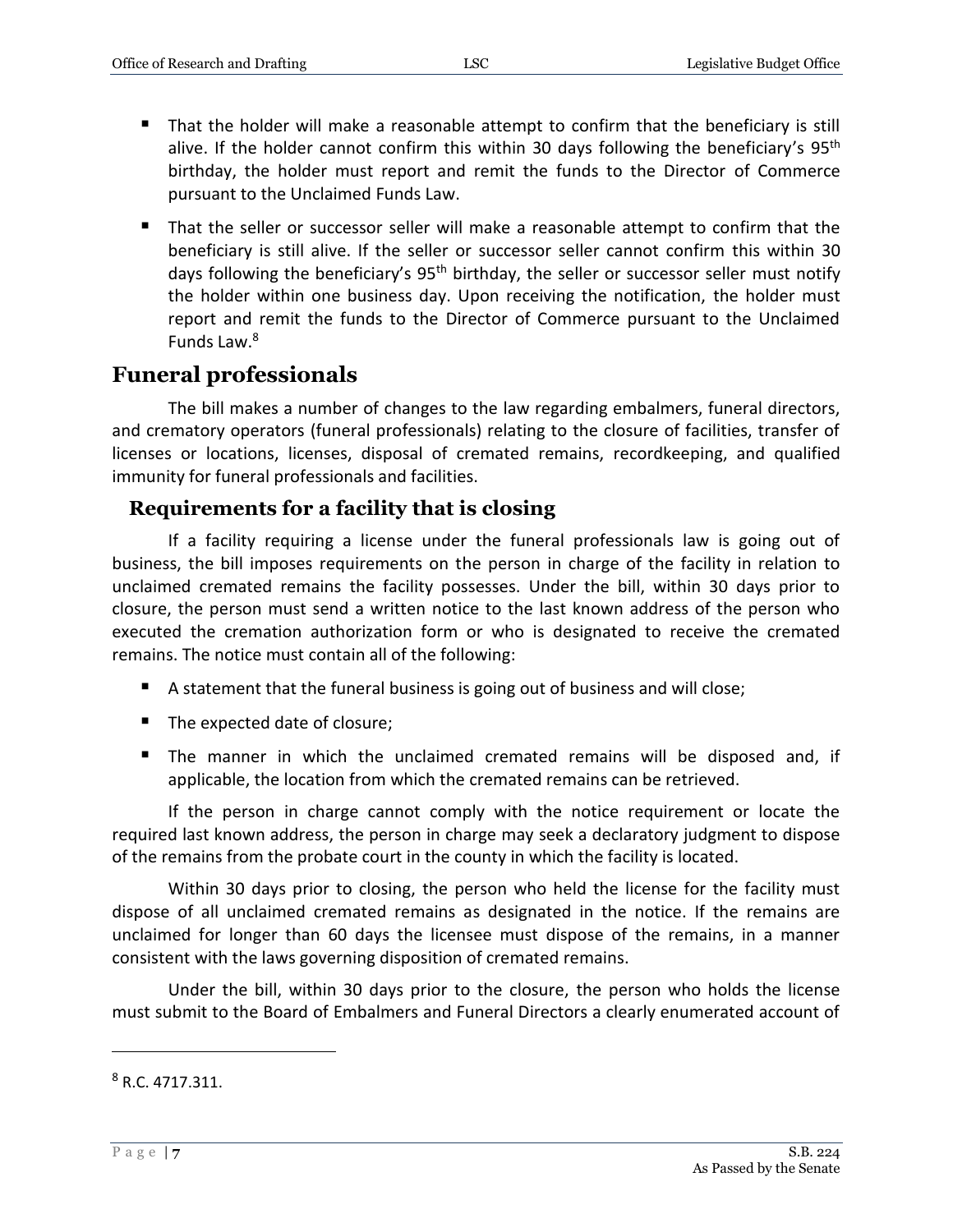any unclaimed cremated remains the facility possesses and a copy of the above notice. The bill prohibits a licensee from negligently failing to comply with this requirement.

Under continuing law, the penalty for failing to comply with these requirements is a fine of \$100 to \$5,000, imprisonment for not more than one year, or both, for the first offense. For each subsequent offense the penalty is a fine of \$100 to \$10,000, imprisonment for not more than one year, or both. $9$ 

#### <span id="page-7-0"></span>**Requirements relating to transfers of licenses and locations**

Under current law, the Board must adopt rules that list actions that violate the funeral professionals law, as well as commensurate forfeitures. One action is transferring a license to another owner, or transferring the facility's location, without notifying the Board. In addition to transfer without notice, the bill requires that the actions also include failure to timely surrender a license upon the transfer and the failure of the funeral professional who will be in charge after the change to apply for a new license.<sup>10</sup>

#### <span id="page-7-1"></span>**Licenses and courtesy cards**

The bill increases the fee to reactivate an embalmer's or funeral director's license from \$140 to \$200.11

Current law *permits* the Board to issue an embalmer's or funeral director's license to an applicant upon presentation by the applicant of an embalmer's or funeral director's license from another state, proof that the applicant in obtaining that license has complied with requirements substantially equal to Ohio's requirements, and the requisite fee. Under the bill, if the applicant does this and presents evidence of good standing in that other state, the bill *requires* the Board to issue the license.<sup>12</sup>

Continuing law permits the Board to issue courtesy card permits, which permit the holder to perform limited actions related to death certificates, funeral ceremonies, interments, and entombments. The bill requires, rather than permits as under existing law, the Board to determine under what conditions a courtesy card permit is to be issued to funeral directors in bordering states.<sup>13</sup>

Lastly, under the bill, the Board may take disciplinary action, such as license suspension or other corrective action, against a licensee or permit holder who provided services to a

 $9$  R.C. 4717.13(E) through (H); R.C. 4717.27 and 4717.99, not in the bill.

<sup>&</sup>lt;sup>10</sup> R.C. 4717.04(A)(9)(f); R.C. 4717.11, not in the bill.

<sup>&</sup>lt;sup>11</sup> R.C. 4717.05(G)(3) and 4717.07(A)(1).

 $12$  R.C. 4717.10(A).

<sup>13</sup> R.C. 4717.10(B) and (C).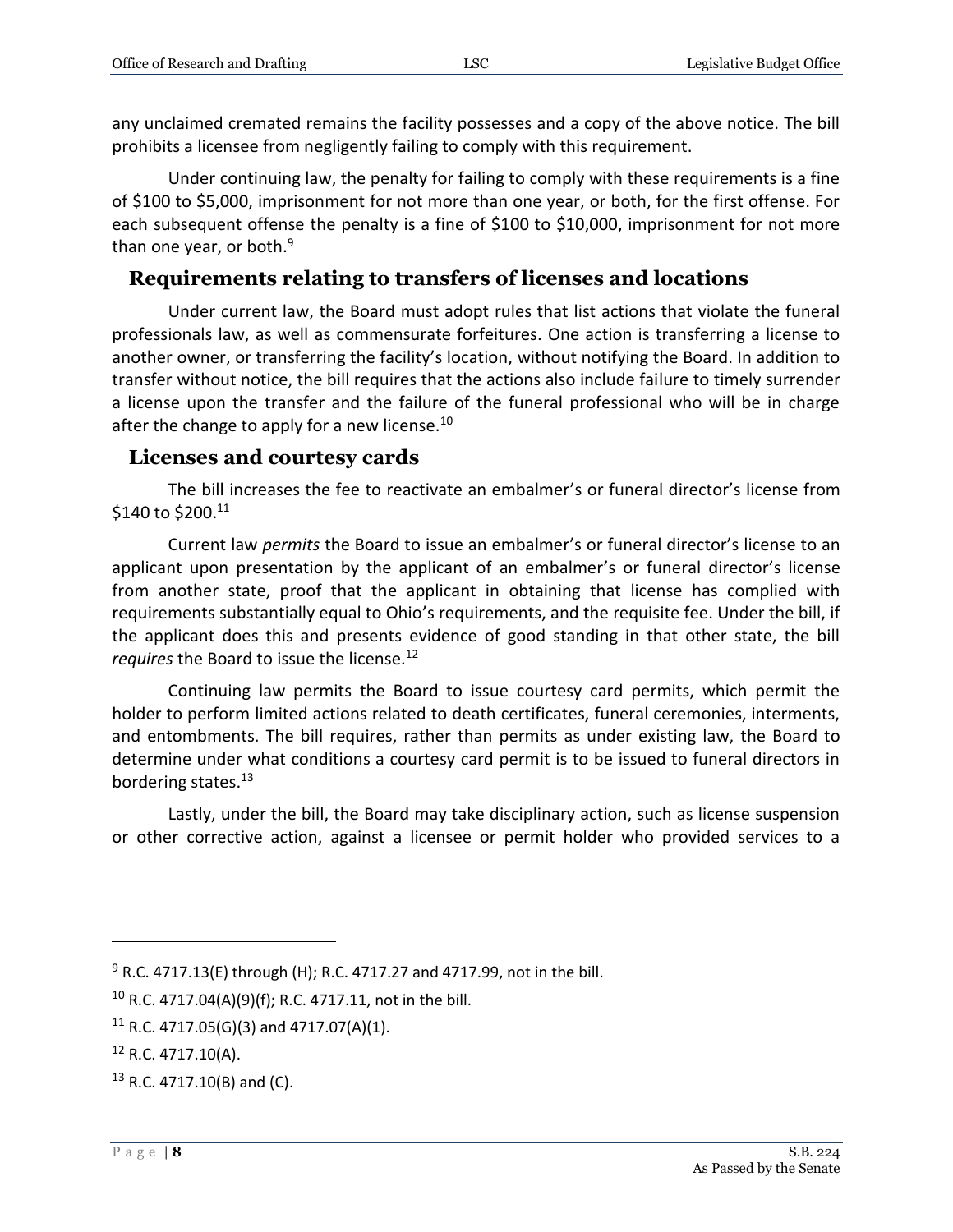person knowing that those services were sold to that person by another person who lacked a license or permit.<sup>14</sup>

#### <span id="page-8-0"></span>**Display of name at facility entrance**

The bill eliminates the requirement that a funeral director, embalmer, or crematory operator conspicuously display their name at the primary entrance to the funeral home, embalming facility, or crematory facility.<sup>15</sup>

#### <span id="page-8-1"></span>**ID tag for cremated remains**

If a body is cremated, current law requires the funeral director or other person in charge of the final disposition of the body to place a tag identifying the person who died in any vessel containing the cremated remains.<sup>16</sup> The bill requires a tag only if the vessel contains all of the cremated remains or more than ten cubic inches of cremated remains.<sup>17</sup> Under continuing law, the penalty for failing to comply with this requirement is a fine of \$100 to \$5,000, imprisonment for not more than one year, or both, for the first offense. For each subsequent offense the penalty is a fine of \$100 to \$10,000, imprisonment for not more than one year, or both.<sup>18</sup>

## <span id="page-8-2"></span>**Retention of crematory receipts**

The bill changes the time periods required for the retention of certain documents by a crematory. Under current law, a crematory must retain a copy of each receipt issued upon acceptance of a dead body and a copy of each receipt issued by the crematory for delivery of cremated remains for as long as the crematory is in business. The bill changes this time period to the shorter of the time it remains in business or ten years following the date of cremation.<sup>19</sup>

#### <span id="page-8-3"></span>**Civil immunity of funeral professionals and facilities**

Under current law, a crematory operator, crematory facility, funeral director, or funeral home has civil immunity for certain actions or omissions, unless the actions or omissions were reckless or certain other conditions are met. These protected actions or omissions include cremating a person or disposing of the cremated remains when done in accordance with a cremation authorization form. The bill also provides immunity if the cremation was performed in accordance with the laws governing the disposition of cremated remains, which apply

<sup>14</sup> R.C. 4717.14(A)(10).

<sup>15</sup> R.C. 4717.06.

<sup>16</sup> R.C. 4717.13(B)(3).

<sup>17</sup> R.C. 4717.13(B)(3).

<sup>18</sup> R.C. 4717.99, not in the bill.

<sup>19</sup> R.C. 4717.28(C) and (E).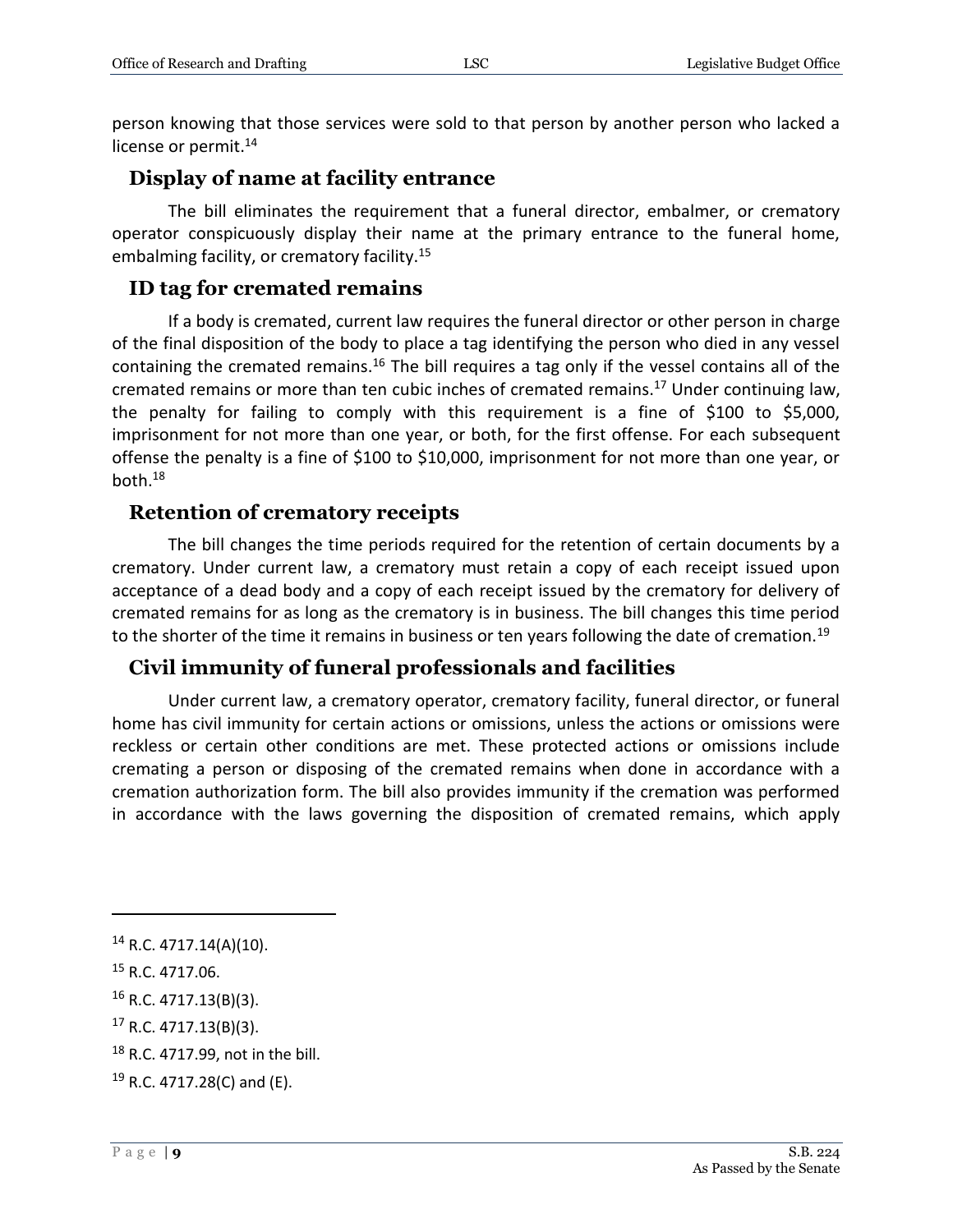generally when the authorization form does not direct disposition of the remains or when the remains remain unclaimed.<sup>20</sup>

#### <span id="page-9-0"></span>**Replacement of notary requirement with witness requirement**

Current law allows an authorizing agent (the person entitled to order the cremation of a decedent or body parts and to order the final disposition of the cremated remains of a decedent or body parts) who cannot execute a cremation authorization form in person to designate another individual to serve as the authorizing agent. To do so, the original authorizing agent must provide the crematory facility a written designation, acknowledged before a notary public or other person authorized to administer oaths, authorizing the other individual to serve as the new authorizing agent. The bill eliminates the requirement that the written designation be acknowledged before a notary public or other person authorized to administer oaths, and instead requires it to be signed by the original authorizing agent and by a witness who observed the authorizing agent execute the designation. $^{21}$ 

# <span id="page-9-1"></span>**Right of disposition**

## <span id="page-9-2"></span>**Background**

Ohio law authorizes a person to designate one or more people to manage that person's final disposition after that person dies (i.e., the person's burial, cremation, and funeral arrangements). The person (declarant) can do so through a written declaration that assigns the right of disposition to the specified person or persons (representative). The right of disposition includes:

- 1. The right to determine the location, manner, and conditions of the disposition of the declarant's bodily remains.
- 2. The right to make arrangements and purchase goods and services for the declarant's funeral.
- 3. The right to make arrangements and purchase goods and services for the declarant's burial, cremation, or other manner of final disposition.<sup>22</sup>

# <span id="page-9-3"></span>**Disqualification of named representative**

Under current law, there are a number of ways that a person named as a representative can be disqualified (e.g., if the named representative dies, declines to serve, or cannot be located).<sup>23</sup> The bill adds that a person refusing to assume liability for the costs of the disposition is disqualified from serving as the representative.<sup>24</sup> Further, it clarifies that if a funeral director

<sup>20</sup> R.C. 4717.30(A).

 $21$  R.C. 4717.24(C).

 $22$  R.C. 2108.70(B) and 2108.72, not in the bill.

 $23$  R.C. 2108.75(A).

 $24$  R.C. 2108.75(A)(7).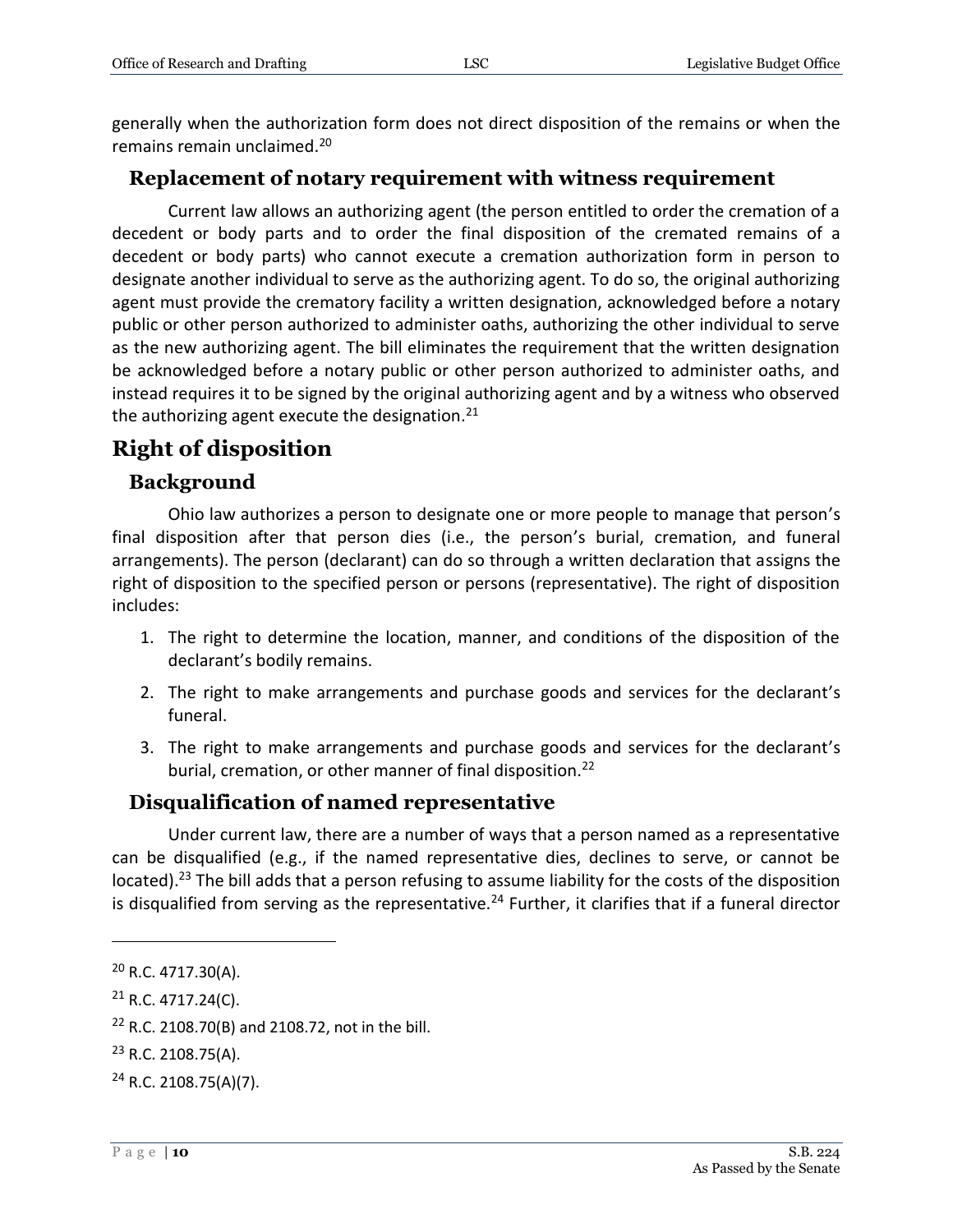serves as the representative (when no other relative or person is capable of assuming the right of disposition or no other relative or interested person can be located), the funeral director is not liable for the costs of that disposition.<sup>25</sup>

Finally, the bill specifies that a person is disqualified if the person fails to exercise the rights as the representative within 48 hours of being notified that the declarant has died. The bill adds that if there is no notification, the time period for disqualification is 72 hours after the declarant's death. Under current law, a person that refuses to exercise their rights as a representative within two days of the death notification is disqualified. Thus, the bill eliminates the requirement that the representative formally refuse to serve.<sup>26</sup>

#### <span id="page-10-0"></span>**Court assignment of the right of disposition**

If a person does not have a written declaration or all representatives and successor representatives are disqualified from serving, the law specifies a default order for who has the right of disposition.<sup>27</sup> In some cases, the probate court with jurisdiction must make the determination of who has the right of disposition (generally because either there is a disagreement over who has the right or no one has claimed the right). In assigning the right of disposition to a person, the court must consider several factors (e.g., the relationship between the decedent and the person, the practicality of the funeral plans desired by the person, and any express written desires by the decedent). $28$ 

The bill removes consideration of a person's willingness to assume financial responsibility for the costs of the final disposition as a factor for consideration by the probate court.<sup>29</sup> As such, a person's willingness or lack thereof to pay for the final arrangements will not be a factor the court considers in making its assignment of the right of disposition.

#### <span id="page-10-1"></span>**Funeral vehicles**

The bill authorizes a funeral hearse and a funeral escort vehicle to be equipped with and display a flashing, oscillating, or rotating purple or amber light while traveling down a street or highway as part of a funeral procession.<sup>30</sup> Current law authorizes the similar display and use of an amber light. $31$  Generally, most vehicles are prohibited from using flashing lights, except as a turn signal or hazard light. Exceptions to the general prohibition include funeral hearses, funeral escort vehicles, emergency vehicles, highway maintenance vehicles, and certain farm

 $25$  R.C. 2108.75(C).

 $26$  R.C. 2108.75(A)(4).

<sup>&</sup>lt;sup>27</sup> R.C. 2108.81, not in the bill.

<sup>28</sup> R.C. 2108.82.

 $29$  R.C. 2108.82(B)(3) and (C)(1).

 $30$  R.C. 4513.17(C)(2)(d); Ohio Administrative Code 4501-11-06, not in the bill.

 $31$  R.C. 4513.17(C)(1).